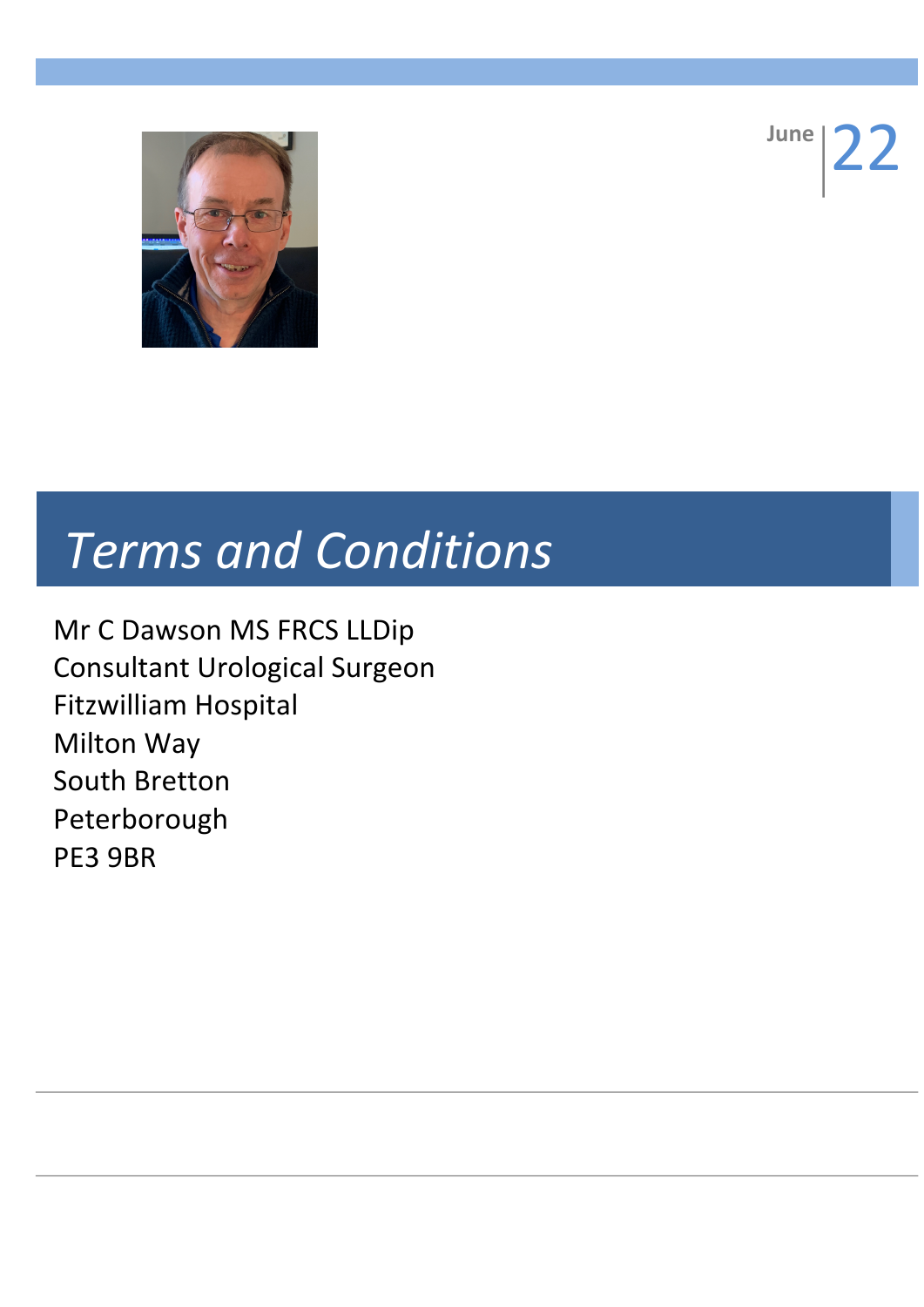## **TERMS AND CONDITIONS RELATING TO THE PROVISION OF EXPERT SERVICES**

## **My services:**

- 1. My appointment is as Party Appointed Expert
- *2.* For the avoidance of doubt you have instructed me as principal, and not as agent for your client. In the absence of any response I shall assume that you have accepted these terms. **You agree to be directly responsible for my fees, and these terms supersede any other agreements.**
- 3. I require a minimum of 8 weeks notice for any attendance at court. By issuing instructions it is deemed that you accept these terms.
- 4. For all Medicolegal reports commissioned outside of the UK half of the estimated fee for the report shall be payable in advance of commencement of the work, with the remainder of the fee to be paid within 30 days of the date of invoice – see (6) below
- 5. For all reports where the estimate of work exceeds £4000, half of the estimated fee for the report shall be payable in advance of commencement of the work, with the remainder of the fee to be paid within 30 days of the date of invoice – see (6) below
- 6. **Deferred terms do not apply to these instructions. All invoices are due and payable within 30 days of receipt by you, whether or not the case has been settled at this time.** I reserve the right to charge interest on overdue debts at the rate of 2% per month.
- 7. **Receipt of my fees from you shall not be contingent on you or your firm having been paid by any other agency or client.**
- 8. The following fee structure shall apply

| <b>Report Writing Hourly Rate</b>                                                                              | $£250 + VAT$                                                                           |
|----------------------------------------------------------------------------------------------------------------|----------------------------------------------------------------------------------------|
| <b>Outpatient Attendance</b>                                                                                   | $£250 + VAT$                                                                           |
| Court Appearance                                                                                               | £2000 + VAT per day (or part of day)                                                   |
| Written response to questions                                                                                  | Charged at hourly rate $(E250 + VAT)$                                                  |
| Travel expenses                                                                                                | Cost of rail / taxi / air fair as appropriate, or<br>mileage at 49p per mile           |
| Hotel Accommodation                                                                                            | Bed and Breakfast – only applicable when venue<br>is more than 50 miles from home base |
| Cancellation of court appearance within<br>22 - 28 days of Court date(s)                                       | £1000 + VAT per each day of expected<br>attendance                                     |
| Cancellation of court appearance within<br>14 - 21 days of Court date(s)                                       | £1500 + VAT per each day of expected<br>attendance                                     |
| Cancellation of court appearance less<br>than 14 days of Court date(s)                                         | £2000 + VAT per each day of expected<br>attendance                                     |
| Cancellation of outpatient appointment<br>less than 4 days, or failure to attend for<br>outpatient appointment | $£250 + VAT$                                                                           |